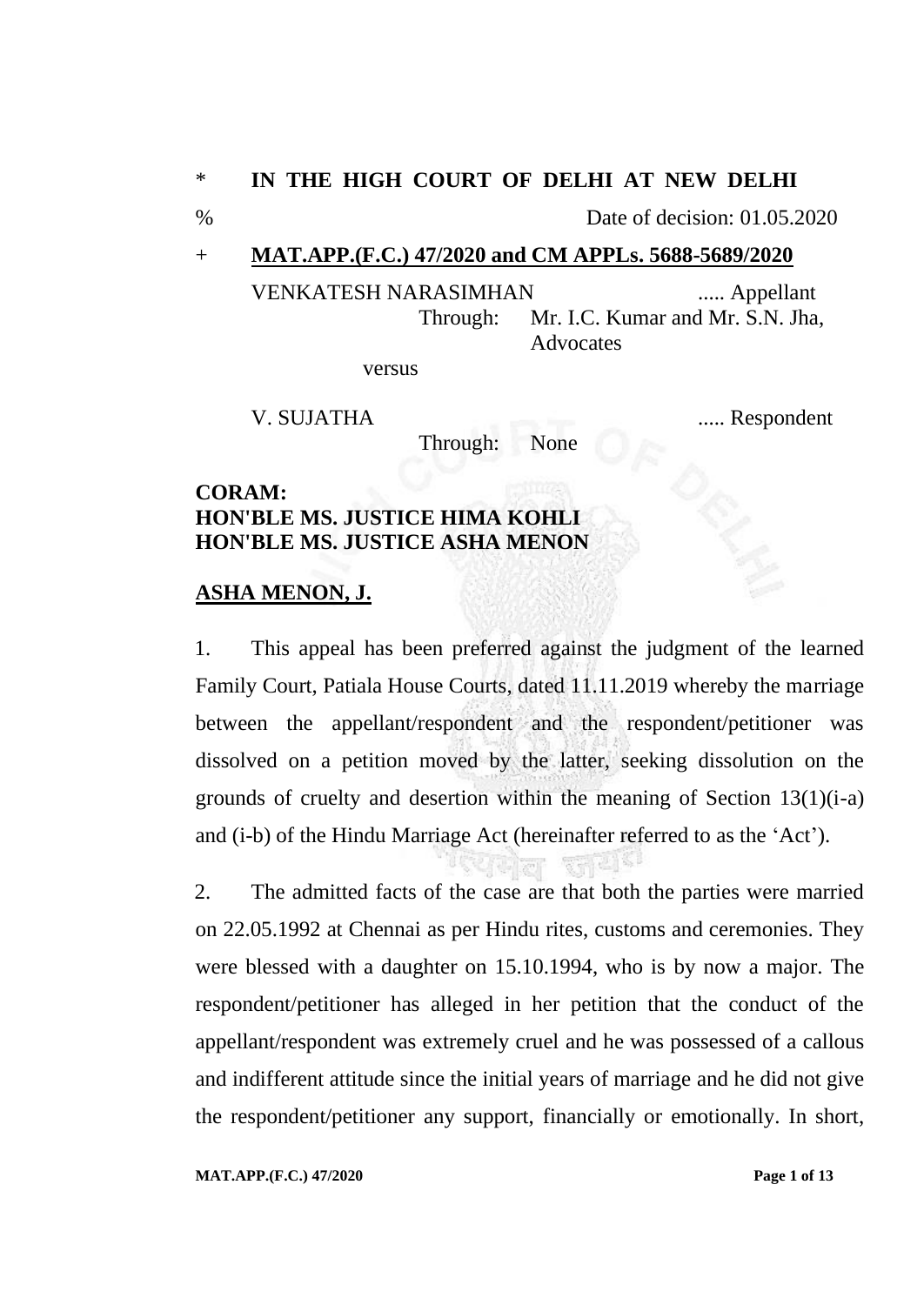she discovered that he had many personality and behavioural problems but nevertheless, she tried her level best to cope up with her husband's shortcomings with compassion and tried to help him acquire stability and status in life, many times forgiving his violence and encouraging positive skills. However, on repeated occasions, she found to her consternation, that the appellant/respondent made no effort to either settle down in his job or contribute to the household including taking care of the child's educational needs.

3. Very often, the respondent/petitioner found that the appellant/respondent disclosed complete indifference to the challenges being faced by her in the marital life and he was never available to her in times of need, including, when she required his assistance to take care of their daughter, when she had to complete her education/assignment and when she suffered from physical ailments which prevented her from taking on the entire burden of running the household and attending to the daughter, times when she expected some support, physically and emotionally from the appellant/respondent. Things reached a breaking point when despite the request of the respondent/petitioner not to invite his parents to their transit accommodation at Jawahar Lal Nehru University which had limited space and to request them to stay with his sister who was residing in Gurgaon, the appellant/respondent threw a tantrum and left the house in October 2011 without understanding that the reason for the said request was only the preboard exams of their daughter. Even thereafter, the respondent/petitioner had sent emails to the appellant/respondent to assist her in looking for various course options for their daughter but no help was forthcoming. Thereafter,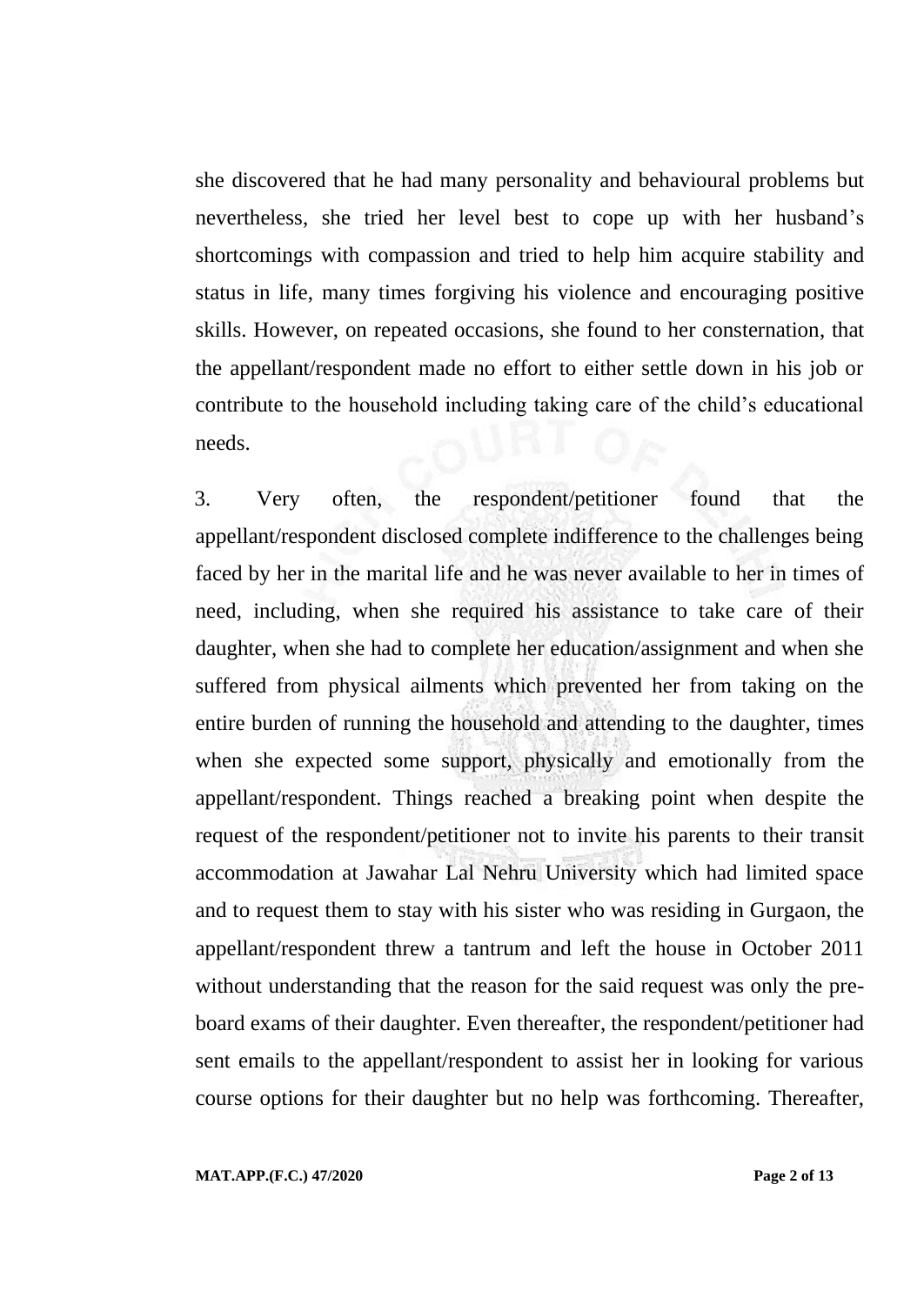there was no cohabitation between the parties. Premised on all these facts, the respondent/petitioner prayed for divorce on grounds of cruelty and desertion.

4. In the written statement that was filed by the appellant/respondent, all that was claimed was that the respondent/petitioner could not get the benefit of her own wrong as she was the one who had left his company without any reason. It was further claimed that the main reason for the differences was on account of the temporary nature of the employment of the appellant/respondent and the disparity in their incomes and education, though the respondent/petitioner had full knowledge of his qualifications at the time of the marriage, which was an arranged marriage. His only claim was that they had lived a happily married life for 20 years and now, with the daughter having turned major and of a marriageable age, it was not in her interest that the divorce petition be allowed, as that would destroy the life of the daughter.

5. On the basis of the pleadings of the parties, the learned Family Court settled the following the issues:

- *1. Whether the respondent has committed cruelty upon the petitioner ? OPP*
- *2. Whether the respondent has deserted the petitioner? OPP*
- *3. Whether the petitioner is entitled to the relief claimed. OPP*

6. The respondent/petitioner examined herself as PW-1. The daughter of the parties was examined as PW-2 while the appellant/respondent examined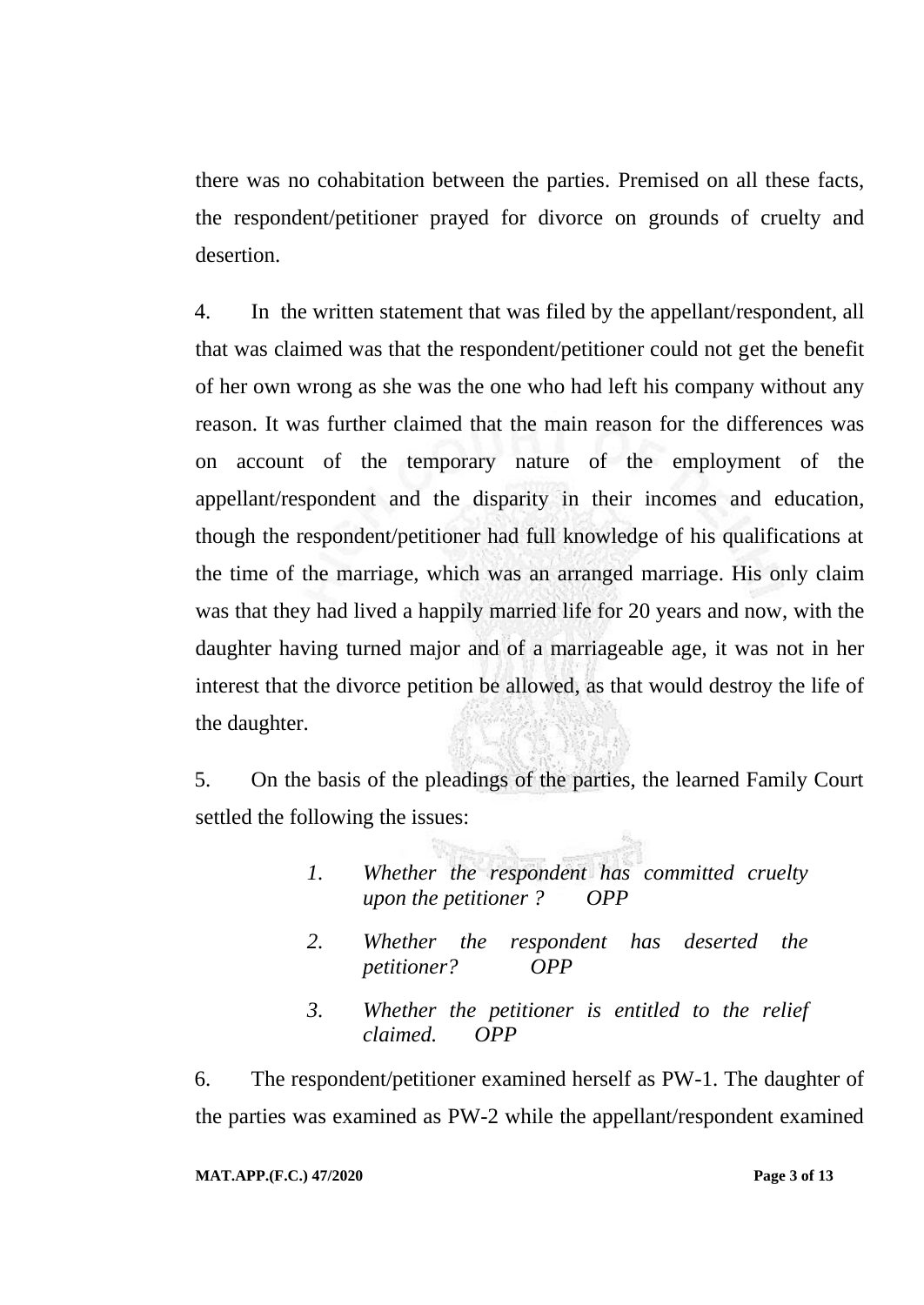himself as DW-1. On an assessment of the evidence and material brought on record, the learned Family Court concluded that in modern times, when wives are also working, it is the legitimate expectation of a wife that her husband, who is a life partner, "*assist her with the upbringing of the child and running of the household.*" It was also held that it was unfair to expect only the working wife to take the entire responsibility of both, child rearing and running of the household. As a result, the petition for divorce filed by the respondent/wife was allowed and the marriage was dissolved.

7. The appellant/respondent has preferred the present appeal on the ground that the petition for divorce has been filed by the respondent/petitioner after nearly 20 years of the marriage and therefore, it ought to have been dismissed. It is further submitted that the respondent/petitioner could not have taken advantage of her own wrong as she has never instituted any proceedings for restitution of conjugal rights, to bring back the appellant/respondent. It is further submitted that as under the Hindu Law, marriage is a sacrament, it could not be broken and the respondent/petitioner has not thought of the welfare of their daughter in seeking divorce from the appellant/respondent and has also instigated the daughter to file a complaint against him under Section 12 of the Domestic Violence Act, for seeking maintenance.

8. Mr. I.C.Kumar, learned counsel for the appellant contended that the sole concern of the appellant/respondent was the future of their daughter as she was of marriageable age and the divorce would impact her matrimonial prospects and her life as an adult. He alluded to a letter dated 02.07.2000, addressed by the respondent/petitioner to the appellant/respondent wherein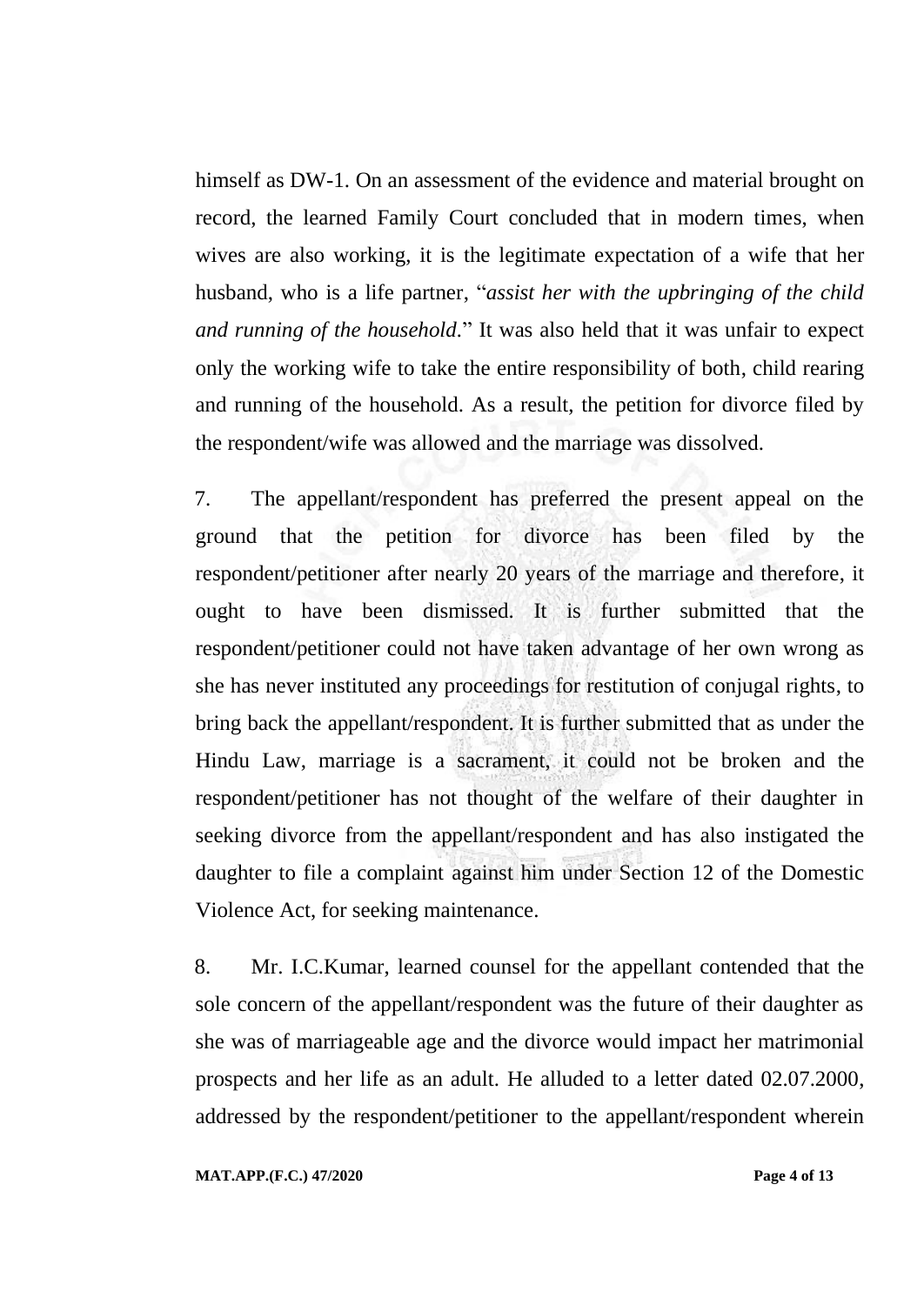she had written off with "*lots and lots of love kisses, yours ever Sujju*", and a letter dated 11.07.2000, again ending with words "*lots of love, kisses and hugs. Yours ever, Sujata*" and yet another letter dated 29.07.2000 stating that *"I have been thinking a lot of you. It's been a month since you left. It's more than a month since you left. Last time we met after 40 days. Now it is very long separation. Lots of love and kisses. Yours Sujju",* to contend that the language used itself demonstrates that there were no hard feelings between the couple and therefore, the story of cruelty was just a figment of the imagination of the respondent/petitioner on which the marriage could not have been dissolved.

9. We have heard the learned counsel for the appellant/respondent, perused the impugned judgment and examined the Family Court's record that was summoned. In our opinion, the pleas taken by learned counsel for the appellant/respondent, as recorded above, are no better than a drowning man clutching on to a straw. It is quite evident from the letters written by the respondent/petitioner that while she was doing her very best to preserve the marriage, there was no reciprocation from the appellant/respondent. For instance, the letter dated 11.07.2000, starts with these words: "*I have been writing to you every week regularly. There is no reply from you? I have left 4-5 inlands in our room letter holder. Pick one of them and write back soon.*" In the letter dated 29.07.2000, once again, it starts "*how are you? There is yet no letter from you.*" Therefore, to submit that these letters disclose a 'happy family' scenario, is to blink at the truth. In fact, they only reflect the immense effort that the respondent/petitioner was putting in to salvage the matrimonial relationship, with no response at all coming from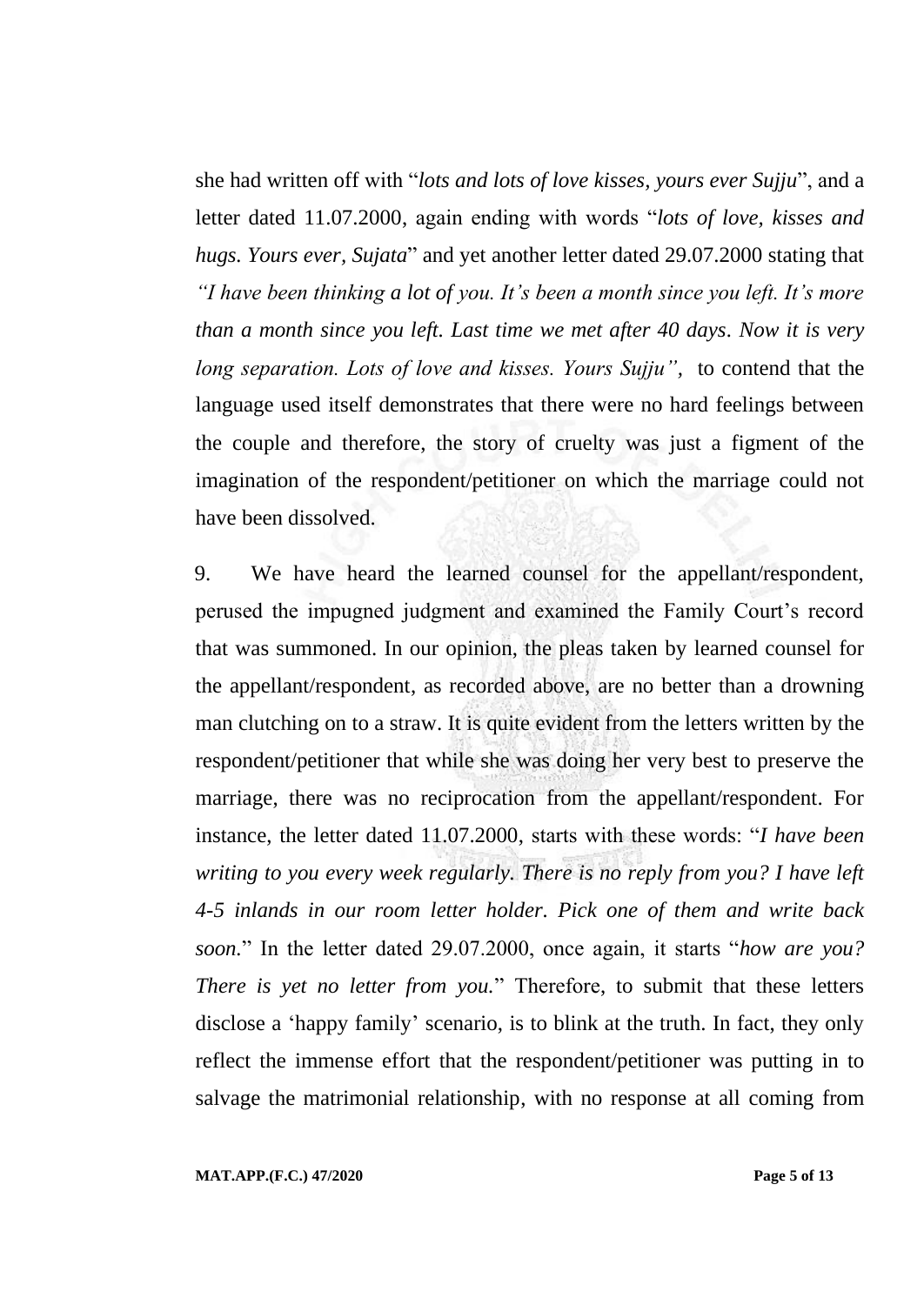the side of the appellant/respondent.

10. Specific and a long list of instances of cruelty have been referred to in the impugned judgement. A few of them are: the absence of any help when the respondent/petitioner was at Chennai when the child was born and she had to travel 40 Kms on a two wheeler for her work; when she took up a job at Goa and expected the appellant/respondent to shift alongwith her, he came much later; when within a day of joining her new job in Goa, the respondent/petitioner suffered a ligament tear and yet the appellant/respondent went off to Delhi to attend the house-warming ceremony of his sister, leaving her high and dry with their six years old daughter; he did not even care to return immediately when he learnt that their daughter had also sustained a fracture; when the respondent/petitioner had joined her duties at Delhi, the appellant/respondent had undertaken to take care of their young daughter during her absence but despite such an assurance, he did not come to stay with the daughter and on account of the concerns for her safety, the respondent/petitioner had to summon her brother from Bangalore to stay with the daughter when she had to leave station on official work; on other occasions too, she had to cancel her official programmes to return back to be with her daughter; there was complete indifference on his part to the health and well-being of the respondent/petitioner; the appellant/ petitioner showed no involvement with the academic progress of the daughter and did not behave as a family man even to spend holidays together. The repeated onslaught on her emotions even subsequent to these instances took a toll on the physical and mental health of the respondent/petitioner. The callous attitude of the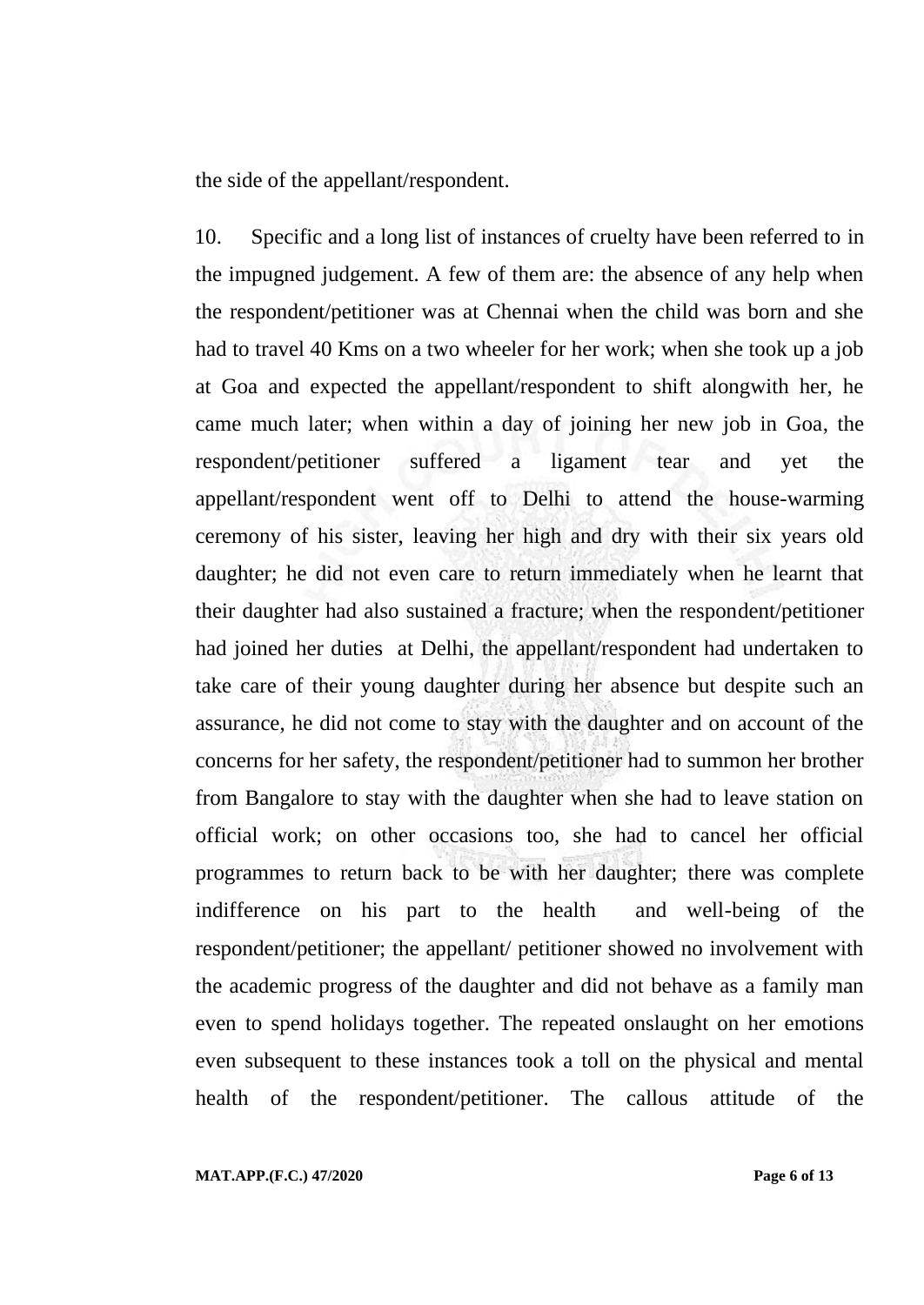appellant/respondent also impacted the well being of their daughter.

11. The learned Family Court has rightly held that all these circumstances establish that the appellant/respondent was in fact cruel to the respondent/petitioner. Only because the respondent/petitioner continued to live with him, with a forgive and forget attitude just to make the marriage work, could not be taken as condonation of the continuous cruel acts, ill behaviour and misconduct of the appellant/respondent. Thus, the respondent/petitioner was found entitled to divorce on the grounds of cruelty. As regards the plea of desertion, it was held that the appellant/respondent had deserted the respondent/petitioner physically on 04.10.2011, but constructive desertion on his part had taken place for several years prior thereto since he failed to provide emotional, material and conjugal support to the respondent/petitioner. As a result, the marriage between the parties was dissolved.

12. Since the learned Family Court has discussed the facts of the case at some length in the impugned judgment, we do not consider it necessary to further discuss the same. Suffice it is to note that all the relevant events that have continuously occurred in the lives of the parties, reflect a one sided relationship where the appellant/respondent has taken everything for granted, with no sense of responsibility, while the entire burden of trying to keep the marriage alive was left for the respondent/petitioner to shoulder.

13. However, taking note of the plea of learned counsel for the appellant/respondent that his client was concerned with the future of his daughter, who was of a marriageable age and the divorce, if granted, would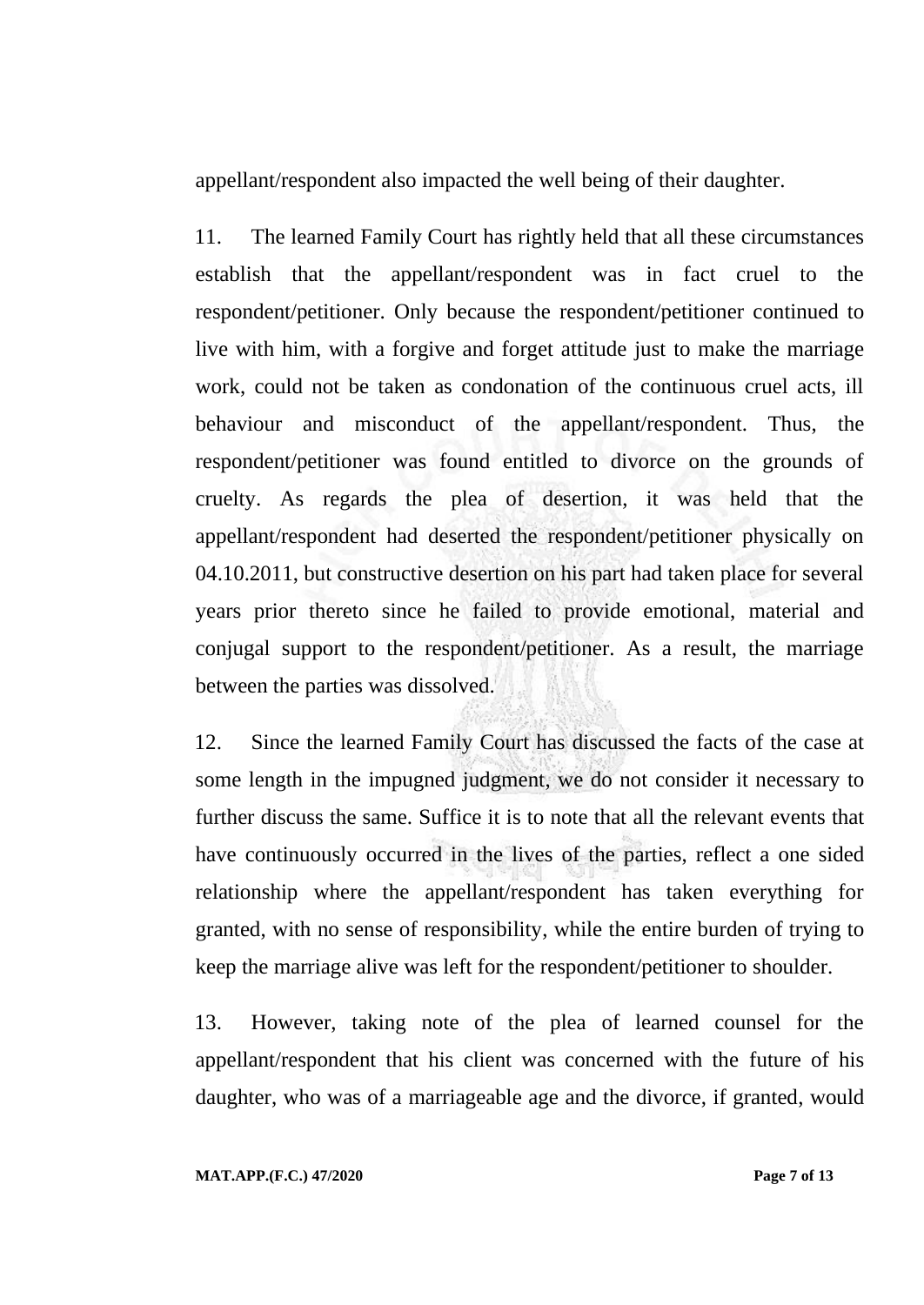adversely affect her future prospects, we consider it necessary to refer to the testimony of the daughter, who was examined as PW-2, as it draws a very grim picture of the matrimonial life of the parties and falsifies the stand of the appellant/respondent. In her affidavit (Ex. PW-2/A), PW-2 has averred the following facts: -

> *"4. ...That though my father Shri N. Venkatesh physically left our house in October 2011 after an argument with my mother V. Sujatha, even much before this action, I recall that my mother was under great mental stress, harassment and hardship on account of my father's behaviour, some of which include:*

- *a) He would tell very little about himself and his whereabouts but insisted on my mother accepting his decision.*
- *b) xxx xxx*
- *c) xxx xxx*
- *d) I found my mother to be in great stress and often breakdown in tears because he would be very obstinate and insistent, repeated his point over and over again without listening or responding to her.*
- *e) At times, when my mother enquired about his job and his activities, he would avoid the discussion, leave in a huff and remained absent while my mother had to manage the house without any support.*
- *f) On top of all this, my father along with his parents and sister used to find fault with my mother about the way she ran the house and about the household expenditure, even though she paid it all from her earnings. They always nagged her and put her on the defensive by repeating that*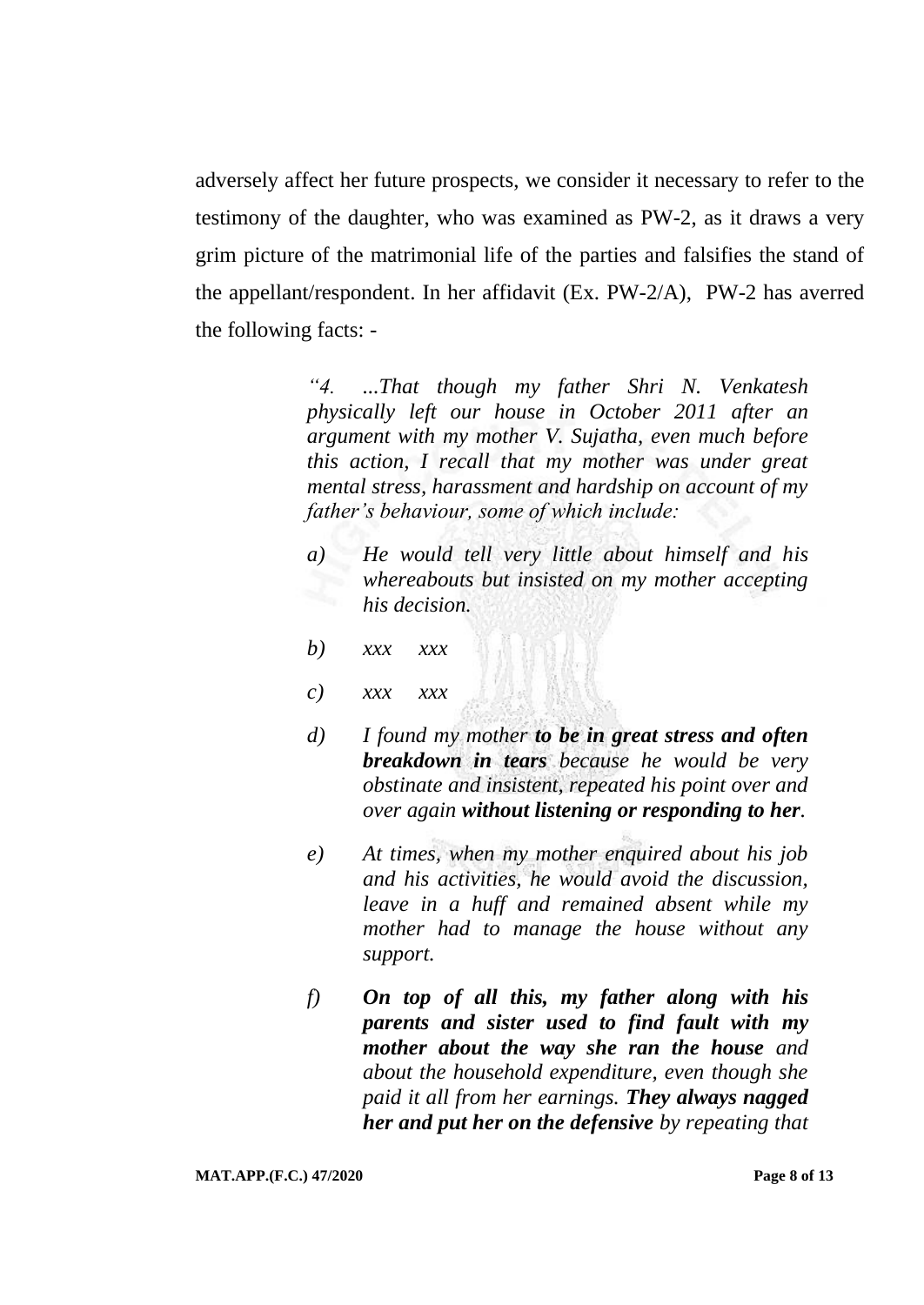*she could have done the work herself instead of hiring a maid, that she should not have bought a pressure cooker and so on.*

*5. That I was disturbed by the fact that my mother who was so educated and who was the breadwinner of our family broke down so often and ended up being depressed every other week, whereas my father who contributed little was firm and stubborn and never gave up. ......... The situation in our house in 2011 was not a happy one. It was my board year 2011 and my chemistry tuition teacher had left; I was very anxious at the time of my quarterly exam in September because a lot of chapters had to be covered and I could not concentrate on all subjects equally and had great fear of forgetting something important. ... I tended to forget what I knew as soon as I received the question paper and made several careless mistakes in calculation.*

*6. That my teachers wanted to talk to my parents, but my father never attended any parent teacher meeting nor asked me about my exams. My mother always attended the parent teacher meetings; .... my mother was very worried, tried talking to me and made arrangements for another Chemistry teacher. She also explained the situation to my father and requested him to be supportive but he refused to listen to anything unless she agreed to his decision about his parents. ... His behaviour was quite hostile towards me though I never took part in their arguments or ever took a stand against him; I have always regarded him with respect and have never uttered anything against him. Seeing my father's nonchalant and lackadaisical behaviour, my mother who was very serious about my career and academic growth was even more distressed and suffered mentally witnessing how my father was making no effort to bring me up or support me academically.*

*7. That after my father left, he never got in touch*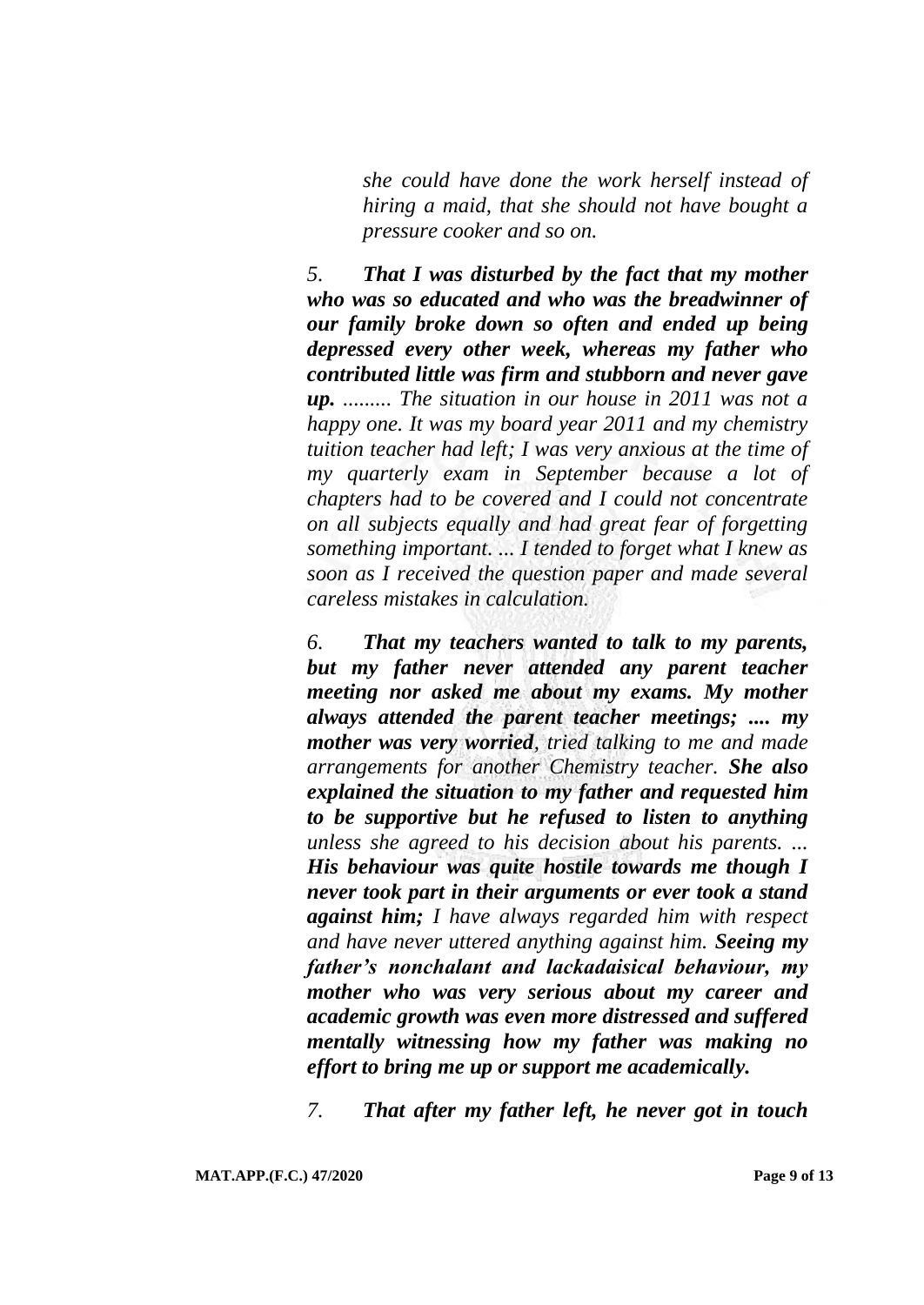*with me for about 3 months. But my mother started giving full attention to my problems. She counselled me, taught me to how to face the exams; she made me do some pranayam exercises. There was great peace in the house and by the time of half yearly exams in December 2011 my performance improved. ... I obtained 95.7% in the board examination and secured the award for the best mathematics student of the year. I could do better because the constant conflict created by my father in our house came to an end. ....... my mother had to take on excess responsibility and with that came excess stress. All this affected her mental peace as she would on most days find it very difficult to provide care to me and to also attend to her professional duties.*

*8. xxx xxx*

*9. .... He always went away to his sister's house and did not stay with us on festivals like Diwali and on holidays, though my mother made all arrangements for the celebration. This also caused grave mental agony to my mother and to myself.*

*10. That in December 2010, my mother had travelled out of Delhi for a conference and my father agreed to come home early during her absence. However, he never returned home till midnight nor informed me where he was and when he will come. When I called him, he briefly replied he will be late. I was alone in the house and scared and had to call my mother and talk to her. As this continued for more than a day, she cut short her official trip and returned to Delhi.*

*11. .... her mother aged 87 years, who was residing at Pondicherry was seriously ill. She wanted to rush to Pondicherry from Chennai airport but my father would not allow her to go because he wanted us to go to his parent's house in Chennai first. He held on tightly to the auto rickshaw we were sitting in and created a*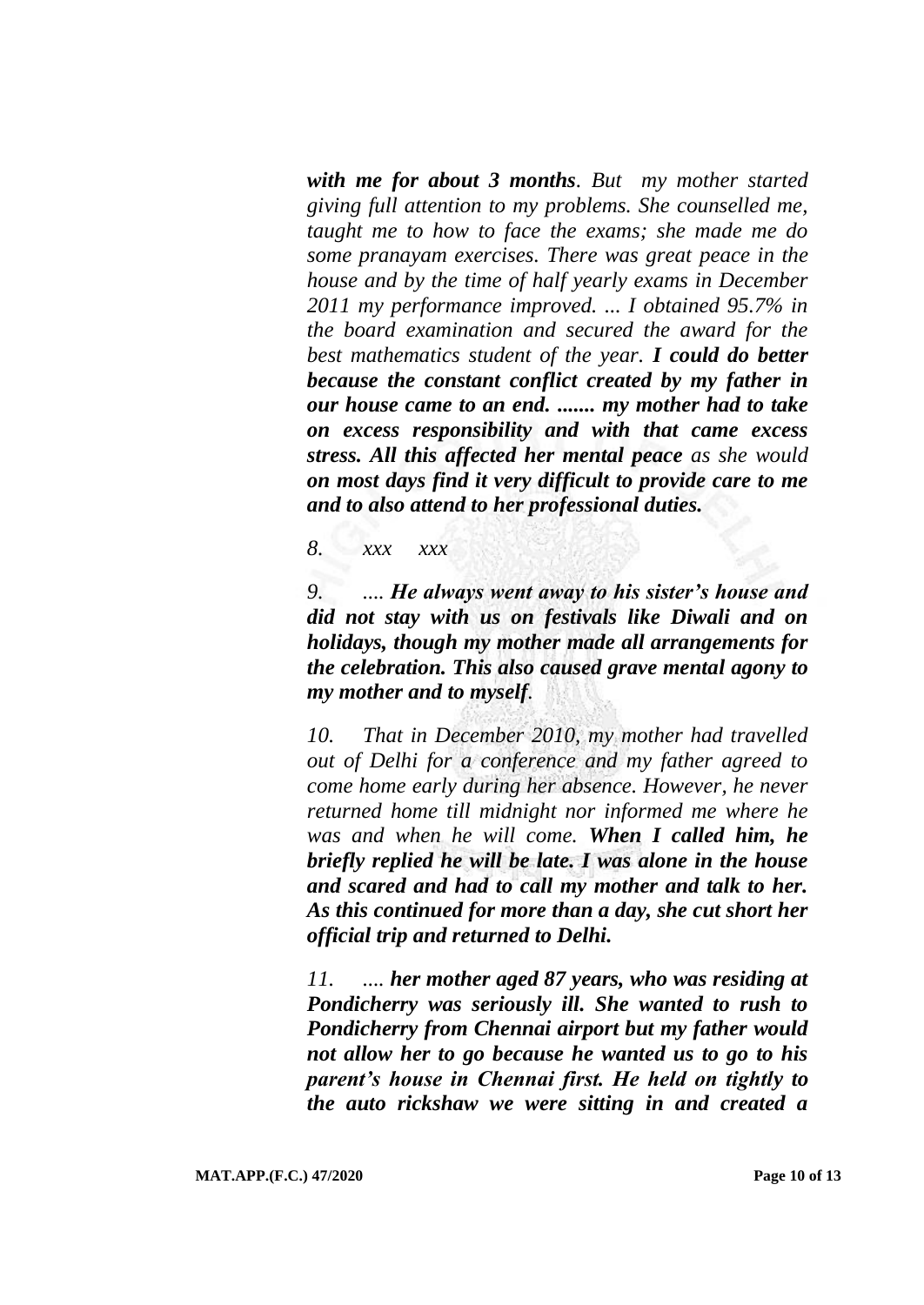*scene at the Chennai airport in July 2011 while my mother was very upset and embarrassed.* 

*....*

*20. That when my mother used to (sic.) cry silently at home, I used to ask her to take a divorce from my father. However, she would say that she has suffered silently all these years for my sake as I was yet to settle in life. Now that I am an adult and have got admission in a good educational institution, I have myself insisted on my mother to file this instant case and to secure her peace of mind after years of suffering torture, mental cruelty and agony.*

*21. xxx*

*22. ...However, out of sheer ill will, he wishes to add to my mother's woes by contesting her divorce petition and draining her of her time, energy and money. My father who had shown no care or concern for me till now is contesting my mother's petition on the grounds that it will affect my welfare. His total neglect of my well being has caused great mental agony to me and my mother.*

*23. xxx*

*24. ...Besides, he has used the harshest language against me and abused me of bad values for claiming support due from him as my father."*

## *(emphasis provided)*

14. It is very significant that none of the aforesaid specific allegations have been challenged by the appellant/respondent at the time of crossexamination. He has not even questioned the occurrence of such events or claimed that PW2 had misunderstood such events. In other words, there can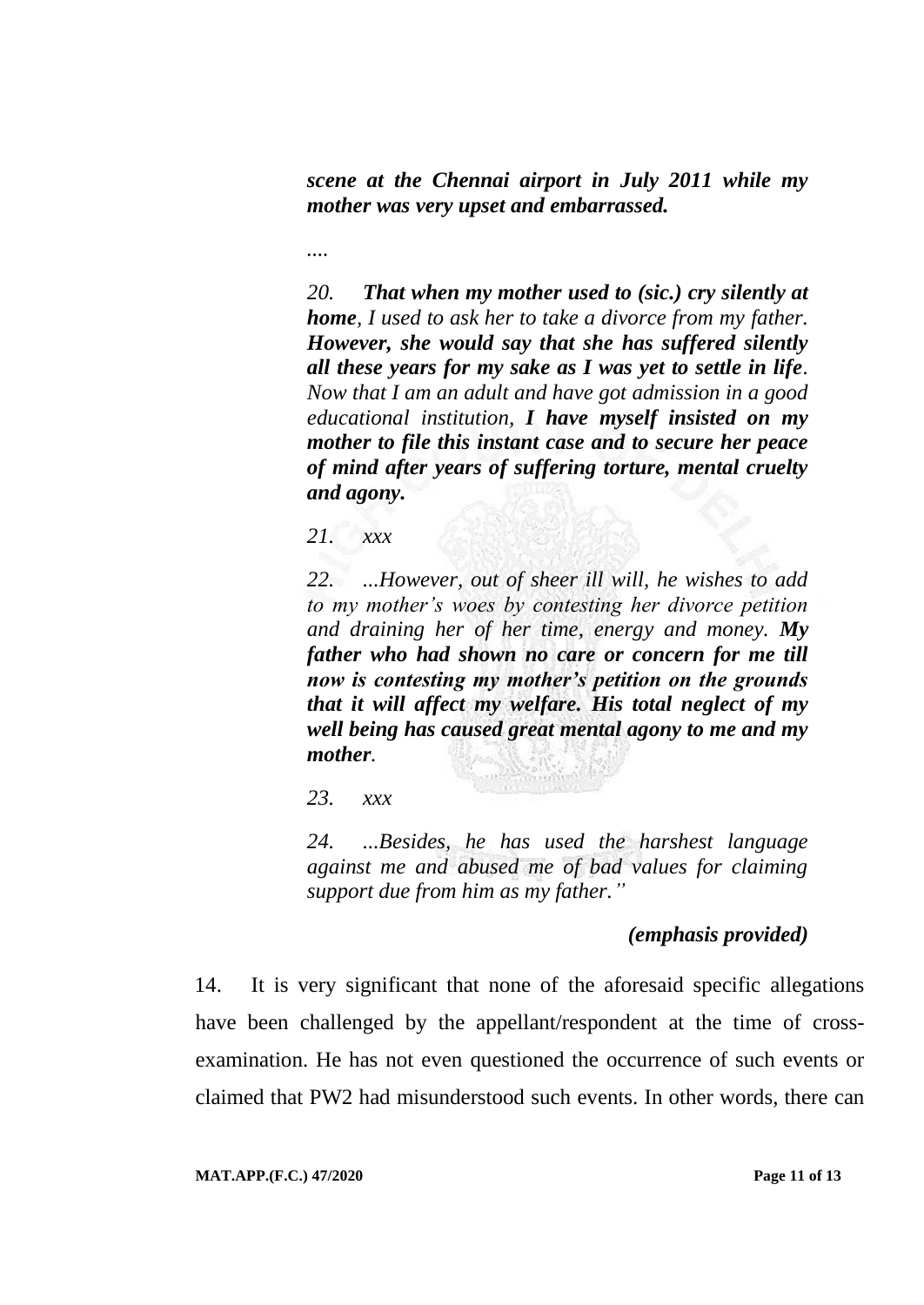be no doubt that the events as presented in the affidavit, Ex. PW-2/A, had in fact taken place and that it correctly reflects the impact of these events on the respondent/petitioner and on the daughter herself. The continuous badgering of the respondent/petitioner by a very insensitive and selfish appellant/respondent is clear as day light from the testimony of the daughter and nothing more needs to be said. In fact, this is a typical case that showcases as to what would amount to cruel behaviour on the part of one spouse to the utter detriment of the other.

15. Every human being has a right to mental peace, happiness and contentment. Marriage is no doubt a sacrament, but it cannot be a one sided affair. Both parties to the marriage are equal partners and are entitled to mutual respect, sharing of duties and responsibilities, affection, emotional bonding, financial and all other support for the well being of one another. If the relationship is so bitter and lopsided that the welfare and well being of one is at the immense cost and well being of the other, there can be no sacrament such as that the appellant/respondent now harps about.

16. The material on record goes to amply demonstrate the sincere efforts made by the respondent/petitioner to salvage the marriage and show that she did more than what was her duty, to preserve it. There is nothing to commend the appellant/respondent. It is indeed to the credit of the respondent/petitioner that presently, the daughter is studying for her PhD in the UK and has done her Masters at ETH, Zurich, Switzerland. She had filed an application under the Domestic Violence Act for seeking 50% contribution from her father, the appellant/respondent herein, towards the expense for applying for her master's program, scholarship and jobs, which